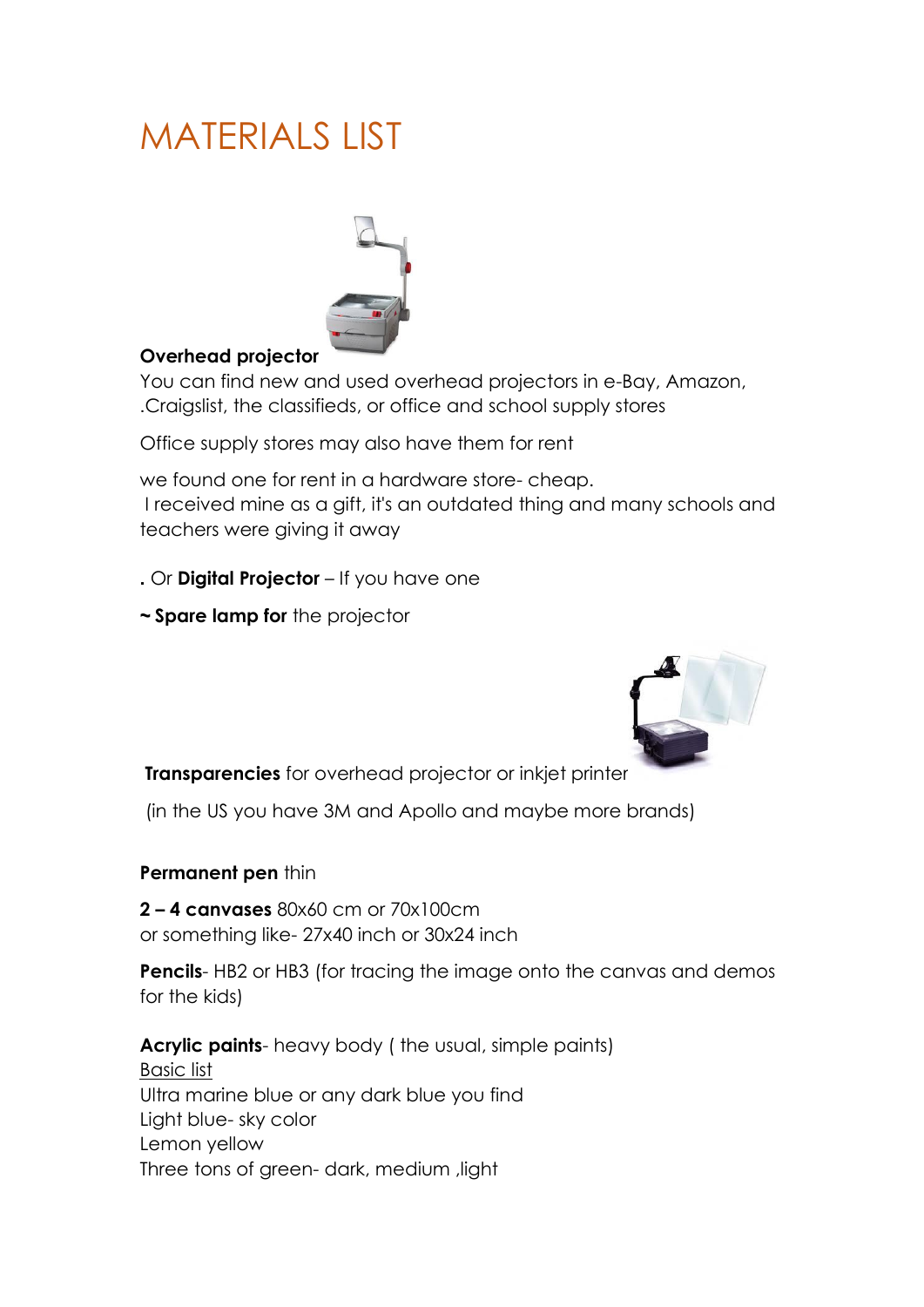Yellow ocher

Nude or skin tone- these tend to be transparent so I recommend getting a better quality paint. Titanium white Red -Cadmium red (warm red) Rose red (cold red good for mixing purples) Red oxide Burnt Siena **Black** 

Extra colors **Gold** Orange Darker yellow-chrome or Diarylide yellow Turquoise Crimson Any other color you would like **Color extender** A cheap brand or Golden Acrylic Glazing liquid (Satin)

## **A verity of brushes**

Large- for priming the canvas Thin round- For details, like eyes and lips. a verity of sizes -Mostly Filbert and flat brushes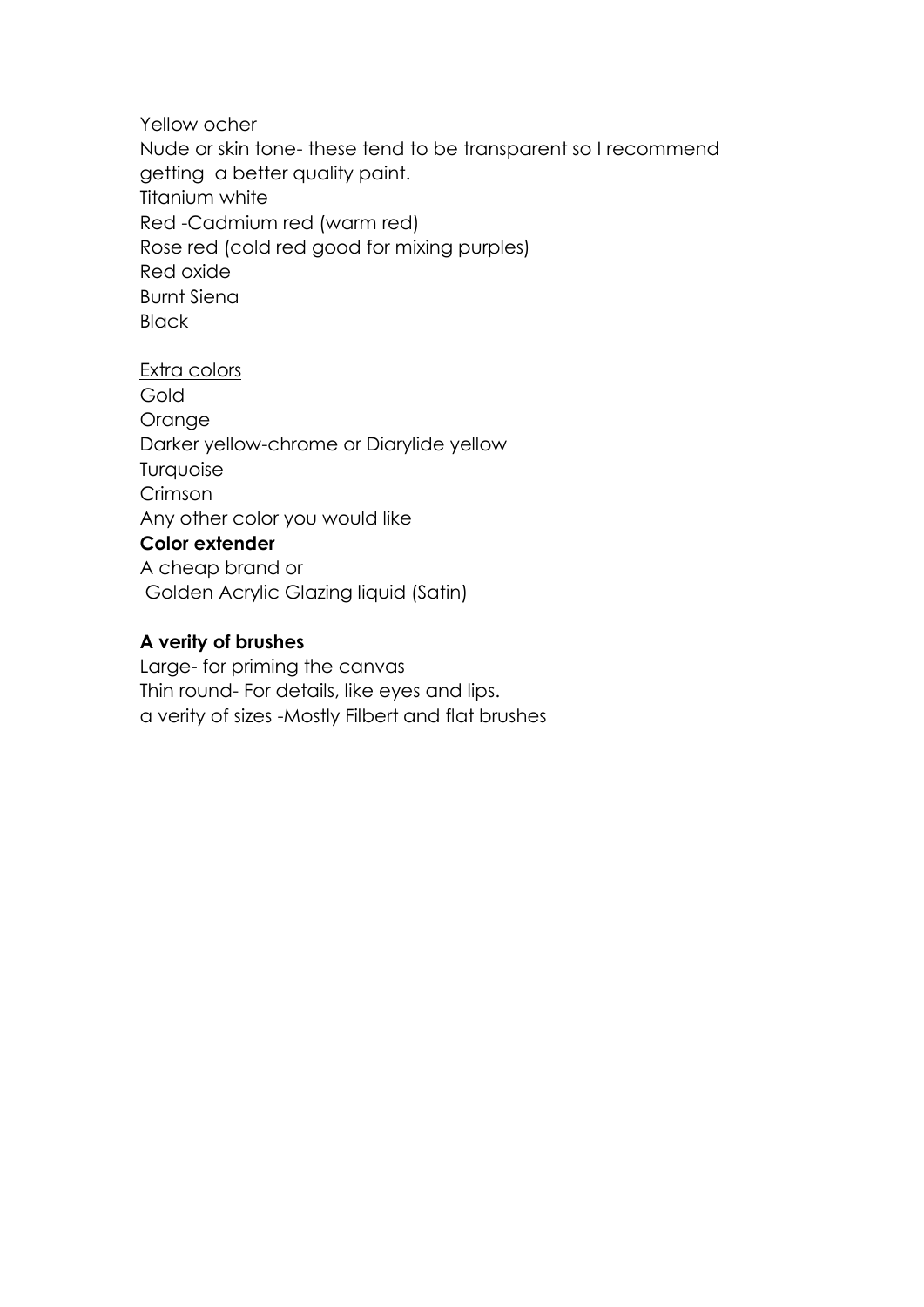Most kids prefer soft hair brushes.



**Plastic** or wooden **knifes** to get the paint out of container and mix colors. -Can be reused.

**Easel**

**Rugs – to dry the brushes**

### **Paper towels**

**Wet Rugs-**Like wet ones -For erasing paint and more

**Water jars**

**Chair –** To place the canvas on while tracing